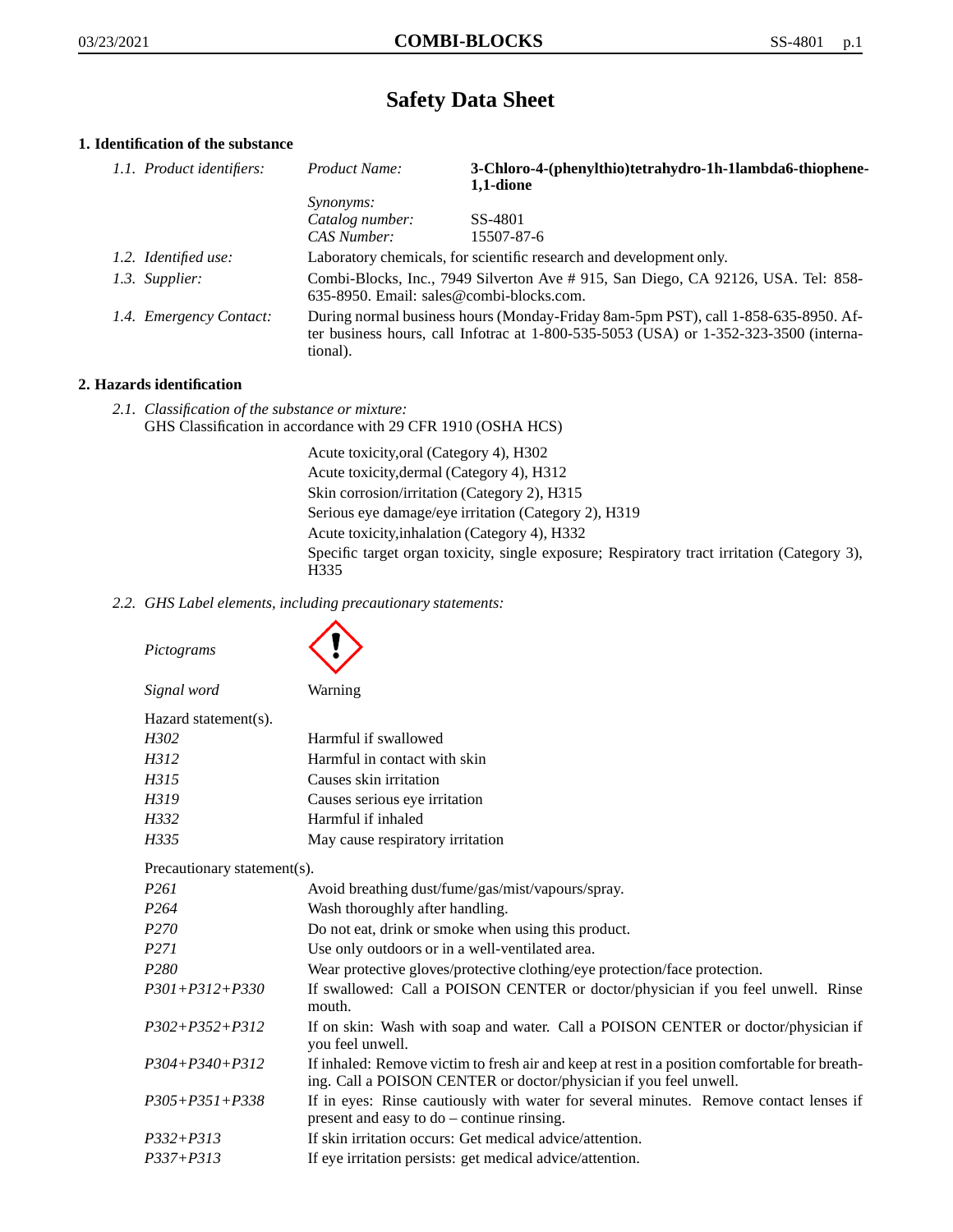| P362             | Take off contaminated clothing and wash before reuse.              |
|------------------|--------------------------------------------------------------------|
| P <sub>363</sub> | Wash contaminated clothing before reuse.                           |
| $P403 + P233$    | Store in a well ventilated place. Keep container tightly closed.   |
| P <sub>405</sub> | Store locked up.                                                   |
| <i>P501</i>      | Dispose of contents/container to an approved waste disposal plant. |

## **3. Composition/information on ingredients.**

*3.1. Substances*

| <b>COMPONENT</b>                               | <b>CLASSIFICATION</b>                       | <b>CONCENTRATION</b> |
|------------------------------------------------|---------------------------------------------|----------------------|
| 3-Chloro-4-(phenylthio)tetrahydro-1h-1lambda6- | H302, H312, H315, H319, H332, $\vert$ < 100 |                      |
| thiophene-1,1-dione                            | H335                                        |                      |

See Section 2 for full text of hazard statements.

### **4. First aid measures**

*4.1. Description of first aid measures.*

| General advice:          | Consult a physician. Show this safety data sheet to the doctor in attendance. Move out of<br>dangerous area.                                         |
|--------------------------|------------------------------------------------------------------------------------------------------------------------------------------------------|
| If inhaled:              | Remove victim to fresh air and keep at rest in a position comfortable for breathing. Call a<br>POISON CENTER or doctor/physician if you feel unwell. |
| In case of skin contact: | Wash with soap and water. Call a POISON CENTER or doctor/physician if you feel<br>unwell.                                                            |
| In case of eye contact:  | Rinse cautiously with water for several minutes. Remove contact lenses if present and<br>easy to $do$ – continue rinsing.                            |
| If swallowed:            | Call a POISON CENTER or doctor/physician if you feel unwell. Rinse mouth.                                                                            |

*4.2. Most important symptoms and effects, both acute and delayed:*

See Section 2.2 and/or in Section 11.

*4.3. Indication of any immediate medical attention and special treatment needed:* No data.

## **5. Fire fighting measures**

- *5.1. Extinguishing media:* Use dry sand, dry chemical or alcohol-resistant foam for extinction.
- *5.2. Special hazards arising from the substance or mixture:* Carbon monoxide, hydrogen chloride, sulfur oxides.
- *5.3. Advice for firefighters:* Wear self-contained breathing apparatus for firefighting if necessary.
- *5.4. Further information:* No data available.

## **6. Accidental release measures**

- *6.1. Personal precautions, protective equipment and emergency procedures:* Ensure adequate ventilation. Use personal protective equipment.
- *6.2. Environmental precautions:* Should not be released into the environment. See Section 12 for additional ecological information.
- *6.3. Methods and materials for containment and cleaning up:* Sweep up or vacuum up spillage and collect in suitable container for disposal.
- *6.4. Reference to other sections:* Refer to protective measures listed in Sections 8 and 13.

## **7. Handling and storage**

- *7.1. Precautions for safe handling:* Avoid contact with skin and eyes. Avoid inhalation of vapour or mist. Keep away from sources of ignition - No smoking. Take measures to prevent the build up of electrostatic charge. For precautions see section 2.2.
- *7.2. Conditions for safe storage, including any incompatibilities:* Keep container tightly closed in a dry and well-ventilated place. Containers which are opened must be carefully resealed and kept upright to prevent leakage.
- *7.3. Specific end use(s):* Laboratory chemicals, for scientific research and development only.

## **8. Exposure Controls / Personal protection**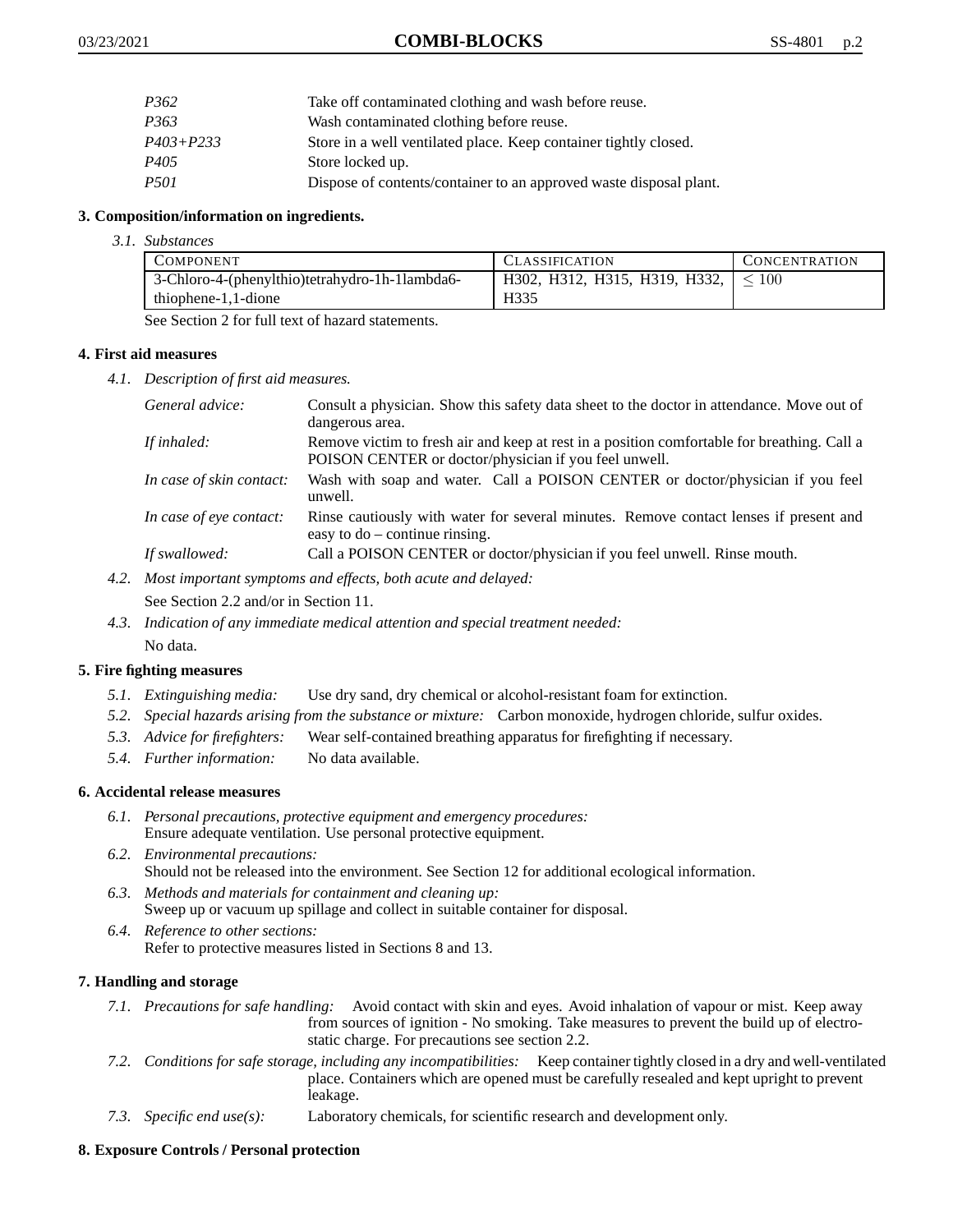- *8.1. Control parameters:*
- *Components with workplace control parameters:* Contains no substances with occupational exposure limit values. *8.2. Exposure controls:*
	- *Appropriate engineering controls:* Ensure that eyewash stations and safety showers are close to the workstation location. Ensure adequate ventilation, especially in confined areas. Use only under a chemical fume hood.

*Personal protective equipment:*

| Eye/face protection:    | Wear appropriate protective eyeglasses or chemical safety goggles as described by OSHA's<br>eye and face protection regulations in 29 CFR 1910.133 or European Standard EN166.                                                                                                                                         |
|-------------------------|------------------------------------------------------------------------------------------------------------------------------------------------------------------------------------------------------------------------------------------------------------------------------------------------------------------------|
| Skin protection:        | Handle with gloves. Gloves must be inspected prior to use. Use proper glove removal<br>technique (without touching glove's outer surface) to avoid skin contact with this product.<br>Dispose of contaminated gloves after use in accordance with applicable laws and good<br>laboratory practices. Wash and dry hands |
| <b>Body Protection:</b> | Complete suit protecting against chemicals, Flame retardant antistatic protective clothing.<br>The type of protective equipment must be selected according to the concentration and<br>amount of the dangerous substance at the specific workplace.                                                                    |
| Respiratory protection: | No protective equipment is needed under normal use conditions.                                                                                                                                                                                                                                                         |
|                         |                                                                                                                                                                                                                                                                                                                        |

Control of environmental exposure: Prevent further leakage or spillage if safe to do so. Do not let product enter drains.

## **9. Physical and chemical properties**

*9.1. Information on basic physical and chemical properties*

| (a)                        | Appearance:                                   | No data  |
|----------------------------|-----------------------------------------------|----------|
| (b)                        | Odour:                                        | No data  |
| (c)                        | Odour Threshold:                              | No data  |
| (d)                        | $pH$ :                                        | No data  |
| (e)                        | Melting point/freezing point:                 | No date. |
| (f)                        | Initial boiling point and boiling range:      | No data  |
| (g)                        | Flash point:                                  | No data  |
| (h)                        | Evaporatoin rate:                             | No data  |
| (i)                        | Flammability (solid, gas):                    | No data  |
| (j)                        | Upper/lower flammability or explosive limits: | No data  |
| $\left( k\right)$          | Vapour pressure:                              | No data  |
| $\left( \mathrm{l}\right)$ | Vapour density:                               | No data  |
| (m)                        | Relative density:                             | No data  |
| (n)                        | Water solubility:                             | No data  |
| $\circ$                    | Partition coefficient: n-octanol/water:       | No data  |
| (p)                        | Auto-ignition:                                | No data  |
| (q)                        | Decomposition temperature:                    | No data  |
| (r)                        | Viscosity:                                    | No data  |
| (s)                        | Explosive properties:                         | No data  |
| (t)                        | Oxidizing properties:                         | No data  |
|                            |                                               |          |

*9.2. Other safety information:*

| Formula          | $C_{10}H_{11}ClO_2S_2$ |
|------------------|------------------------|
| Molecular weight | 262.8                  |
| CAS Number       | 15507-87-6             |

## **10. Stability and reactivity**

*10.1. Reactivity* No data

- *10.2. Chemical stability* Stable under recommended storage conditions.
- *10.3. Possibility of hazardous reactions* No data
- *10.4. Conditions to avoid*
- 

*10.5. Incompatible material* Explosives, flammable/toxic gases, flammable liquid, flammable solid, spontaneously combustible substances, substances which are dangerous when wet, oxidizing substances, organic peroxides, poisons, infectious substances, radioactive materials.